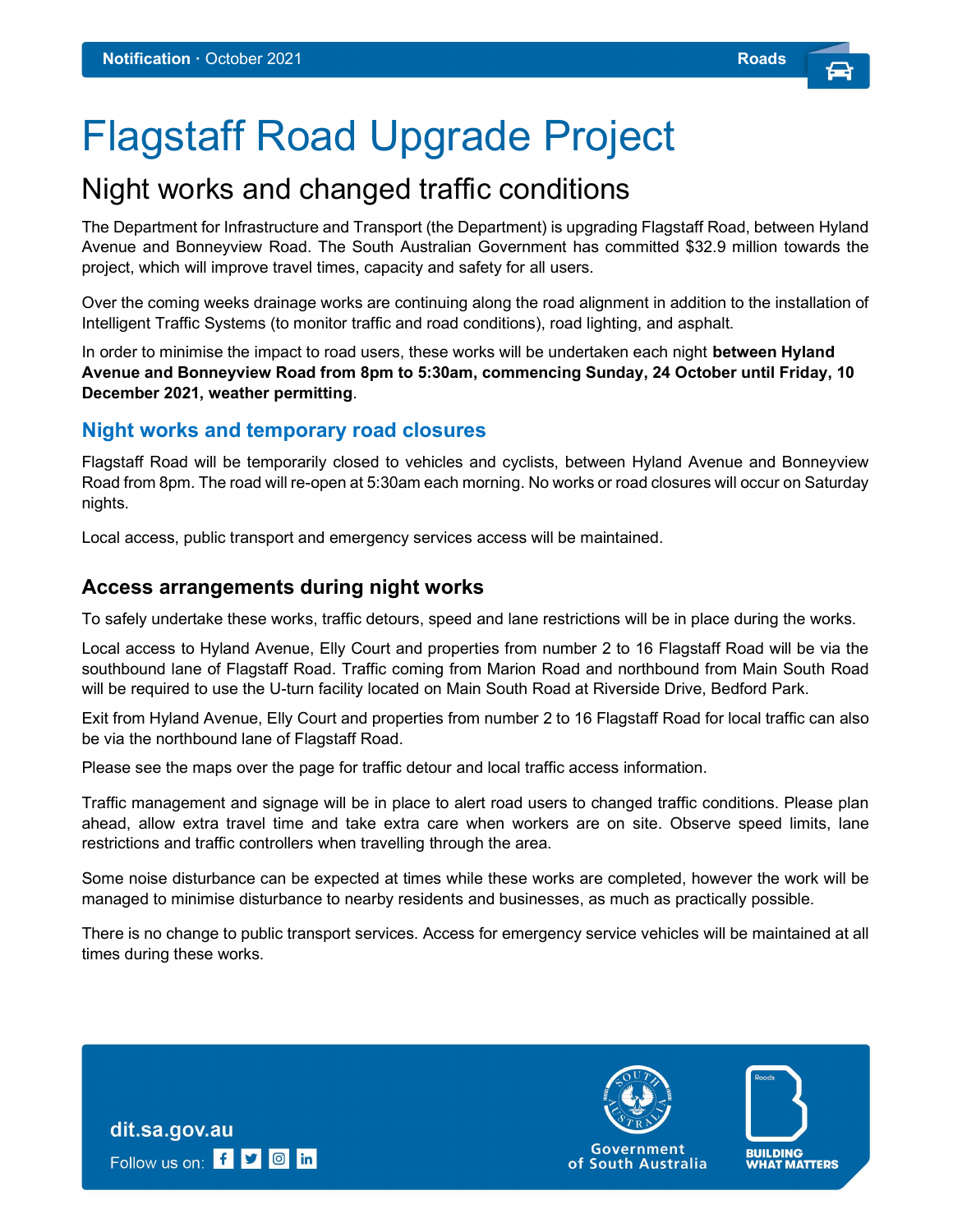Local access to properties will be maintained at all times throughout the works wherever possible, with advance notice provided if there is a need to temporarily restrict driveway access.

The Department appreciates your co-operation and patience while these important works are undertaken.

For further information please visit: www.dit.sa.gov.au/flagstaffroad contact the project team via email at dit.flagstaffroad@sa.gov.au or call 1300 059 639.

With Kind Regards,

The Flagstaff Road Upgrade Project Team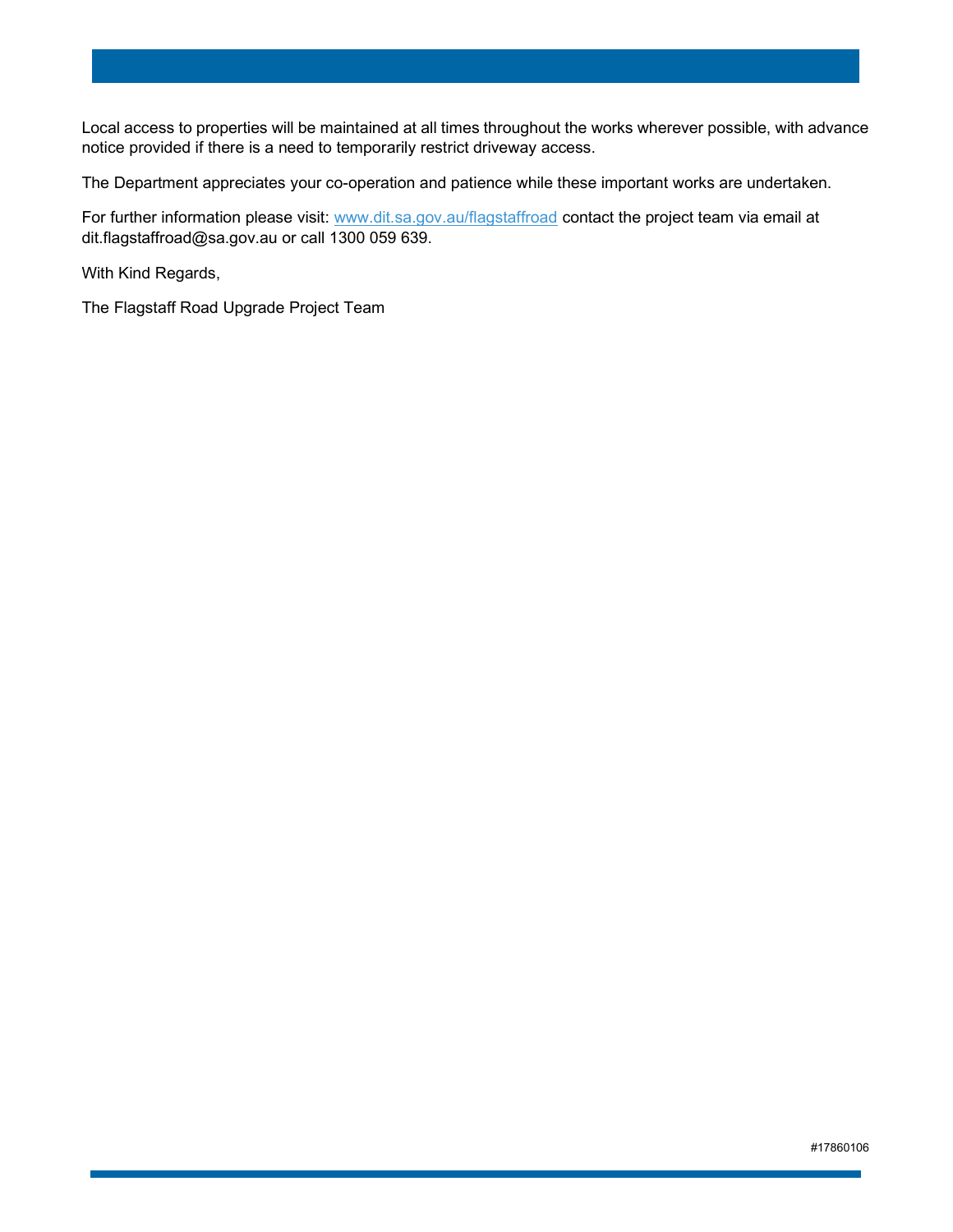# Vehicle detours during night works